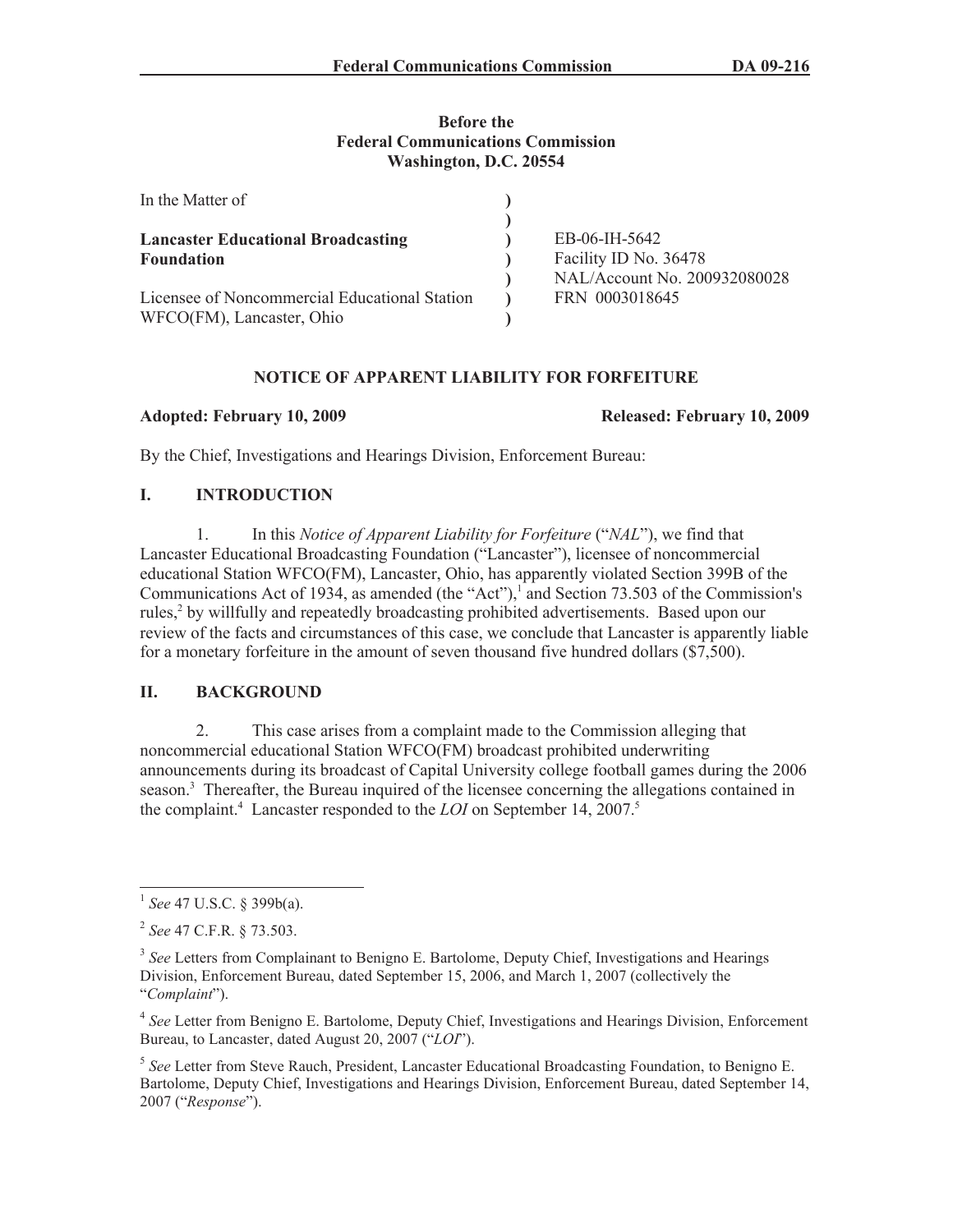# **III. DISCUSSION**

3. Under Section 503(b)(1) of the Act, any person who is determined by the Commission to have willfully or repeatedly failed to comply with any provision of the Act or any rule, regulation, or order issued by the Commission shall be liable to the United States for a forfeiture penalty. <sup>6</sup> Section 312(f)(1) of the Act defines will ful as "the conscious and deliberate commission or omission of [any] act, irrespective of any intent to violate" the law.<sup>7</sup> The legislative history to Section 312(f)(1) of the Act clarifies that this definition of willful applies to both Sections 312 and 503(b) of the Act, $^8$  and the Commission has so interpreted the term in the Section 503(b) context. $9$  The Commission may also assess a forfeiture for violations that are merely repeated, and not willful.<sup>10</sup> "Repeated" means that the act was committed or omitted more than once, or lasts more than one day.<sup>11</sup> In order to impose such a penalty, the Commission must issue a notice of apparent liability, the notice must be received, and the person against whom the notice has been issued must have an opportunity to show, in writing, why no such penalty should be imposed.<sup>12</sup> The Commission will then issue a forfeiture if it finds, by a preponderance of the evidence, that the person has willfully or repeatedly violated the Act or a Commission rule.<sup>13</sup> As described in greater detail below, we conclude under this procedure that Lancaster is apparently liable for a forfeiture in the amount of seven thousand five hundred dollars (\$7,500) for its apparent, willful and repeated violations of Section 399B of the Act and the Commission's underwriting rules.

# **A. Lancaster Has Willfully and Repeatedly Broadcast Advertisements in Apparent Violation of Section 399B of the Act and Section 73.503 of the Commission's Rules.**

4. Advertisements are defined by the Act as program material broadcast "in exchange for any remuneration" and intended to "promote any service, facility, or product" of for-profit entities.<sup>14</sup> The pertinent statute specifically provides that noncommercial educational stations may not broadcast advertisements.<sup>15</sup> Although contributors of funds to such stations may receive on-air acknowledgements, the Commission has held that such acknowledgements may be made for identification purposes only, and should not promote the contributors' products, services, or

6 *See* 47 U.S.C. § 503(b)(1)(B); 47 C.F.R. § 1.80(a)(1).

 $7$  47 U.S.C. § 312(f)(1).

<sup>8</sup> See H.R. Rep. No. 97-765, 97<sup>th</sup> Cong. 2d Sess. 51 (1982).

9 *See, e.g., Southern California Broadcasting Co.*, Memorandum Opinion and Order, 6 FCC Rcd 4387, 4388 (1991).

<sup>10</sup> *See, e.g., Callais Cablevision, Inc., Grand Isle, Louisiana*, Notice of Apparent Liability for Monetary Forfeiture, 16 FCC Rcd 1359, 1362, ¶ 10 (2001) ("*Callais Cablevision*") (issuing a Notice of Apparent Liability for, *inter alia*, a cable television operator's repeated signal leakage).

<sup>11</sup> *See Southern California Broadcasting Co.,* 6 FCC Rcd at 4388, ¶ 5; *Callais Cablevision, Inc.,* 16 FCC Rcd at 1362, ¶ 9.

<sup>12</sup> *See* 47 U.S.C. § 503(b); 47 C.F.R. § 1.80(f).

<sup>13</sup> *See, e.g., SBC Communications, Inc*., Forfeiture Order, 17 FCC Rcd 7589, 7591 ¶ 4 (2002) (forfeiture paid).

<sup>14</sup> *See* 47 U.S.C. § 399b(a).

<sup>15</sup> *See* 47 U.S.C. § 399b(b)(2).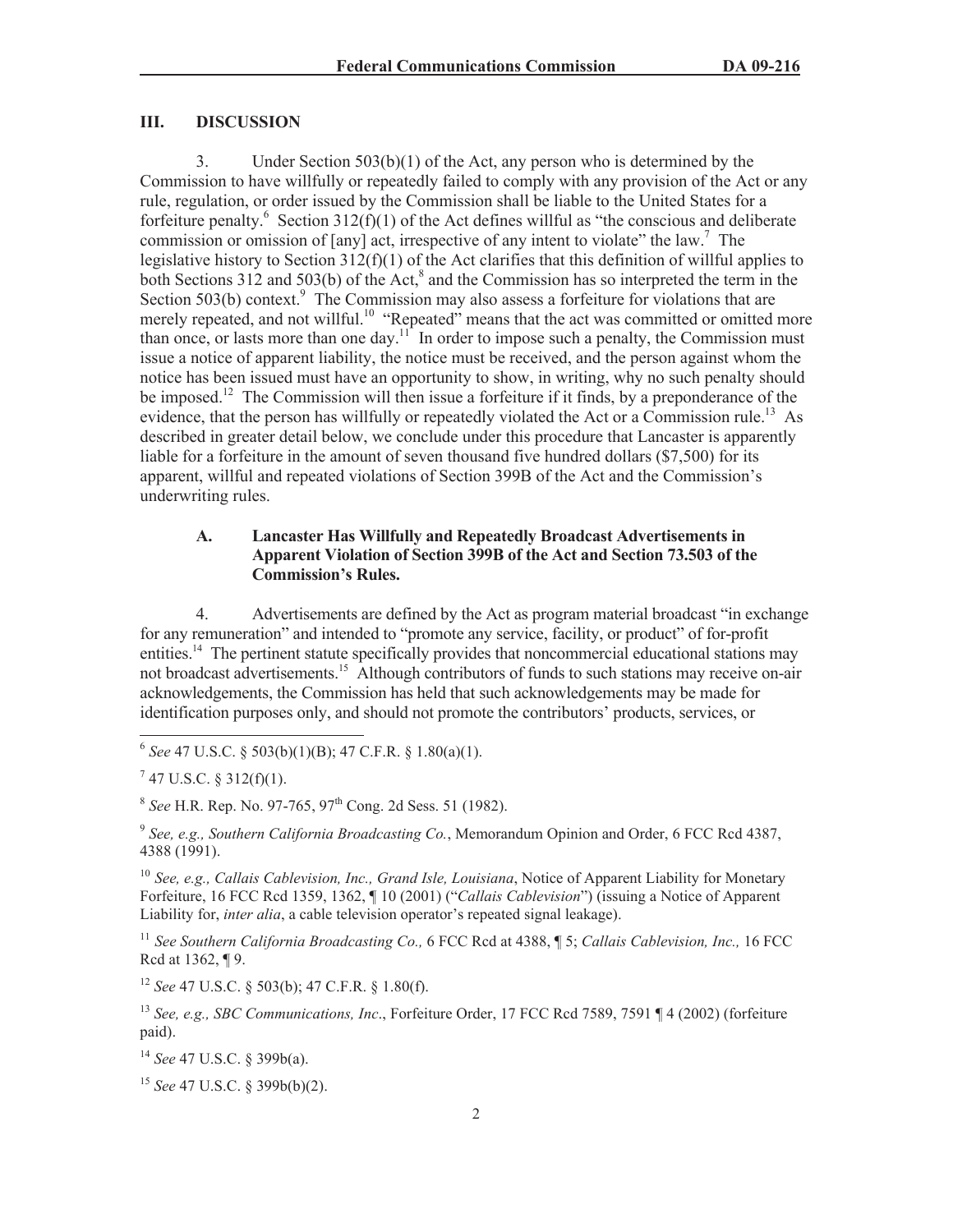businesses.<sup>16</sup> Specifically, such announcements may not contain comparative or qualitative descriptions, price information, calls to action, or inducements to buy, sell, rent or lease.<sup>17</sup> At the same time, however, the Commission has acknowledged that it is at times difficult to distinguish between language that promotes versus that which merely identifies the underwriter. Consequently, it expects that licensees exercise reasonable, "good faith" judgment in this area, and affords some latitude to the judgments of licensees who do so. $^{18}$ 

5. At issue here are twenty underwriting announcements made by Lancaster on behalf of Wesbanco, and others, that Lancaster admits were broadcast by its station during the period September 2, 2006, until December 2, 2006.<sup>19</sup> Lancaster acknowledges that it received monetary consideration in exchange for airing these announcements.<sup>20</sup> Lancaster also represents that the underwriters are for-profit entities, and that the messages were repeated many times during the stated period. $^{21}$ 

6. After careful review of the record in this case, we find that the announcements set forth in the attached transcript were made and aired on behalf of for-profit entities and apparently exceed the bounds of what is permissible under Section 399B of the Act and the Commission's pertinent rules and policies, in light of the "good faith" discretion afforded licensees under *Xavier*.<sup>22</sup> We conclude that they appear to constitute prohibited advertisements because they invite, urge or seek to induce business patronage, distinguish favorably the respective underwriters from their competitors, or otherwise describe their underwriters through qualitative references.<sup>23</sup> Specifically, several of the announcements impermissibly refer to their respective underwriters' services or products in comparative terms concerning the variety of product or service choices available,  $^{24}$  memorable quality,  $^{25}$  low prices,  $^{26}$  better results,  $^{27}$  size and

<sup>17</sup> *See id*.

<sup>19</sup> *See Response* at 1.

<sup>20</sup> *See id.* at 1-2. Station programmer Gameday Management supplied on-air talent, underwriting announcements, and a "rights fee" to Station WFCO(FM) in exchange for Lancaster's agreement to air the Capital University 2007 season football games. *See id*.

<sup>21</sup> *See id.* at 1-2.

 $^{22}$  Because promotional messages made on behalf of not-for-profit entities are permissible, we do not include those made on behalf of those underwriters including Revive Our Hearts, College Football Hall of Fame, Findachurch.net, Children's Hospital Sports Medicine, Capital University, Midstate Educators Credit Union, and Fairfield County District Library in our findings. *See Commission Policy Concerning the Noncommercial Nature of Educational Broadcast Stations,* Report and Order, 90 FCC 2d 895, 900 n.16 (1982), *recons*., 97 FCC 2d 255 (1984) ("*1982 Policy Statement*") (noting that institutions which qualify under IRS guidelines as not-for-profit organizations may be promoted).

<sup>23</sup> *See Public Notice, supra,* note 16.

<sup>24</sup> *See* "Stay at the Airport Hotels" announcement ("best hotel choices are right here").

<sup>25</sup> *See* "Cintas" announcement ("Cintas employees put integrity above all else;" "I wasn't dealing with an ordinary company"); "Corna/Kokosing Construction Company" announcement ("demanding integrity and quality in everything we do"); "Walker Shoe Center" announcement ("best remembered for our skill and patience in fitting difficult feet. Our shoe fitting expertise is yours"); "Personal Touch Party Rentals &

<sup>16</sup> *See* Public Notice, *In the Matter of the Commission Policy Concerning the Noncommercial Nature of Educational Broadcasting Stations* (1986), *republished*, 7 FCC Rcd 827 (1992) ("*Public Notice*").

<sup>18</sup> *See Xavier University*, Letter of Admonition, issued November 14, 1989 (Mass Med. Bur.), *recons. granted*, Memorandum Opinion and Order, 5 FCC Rcd 4920 (1990) ("*Xavier*").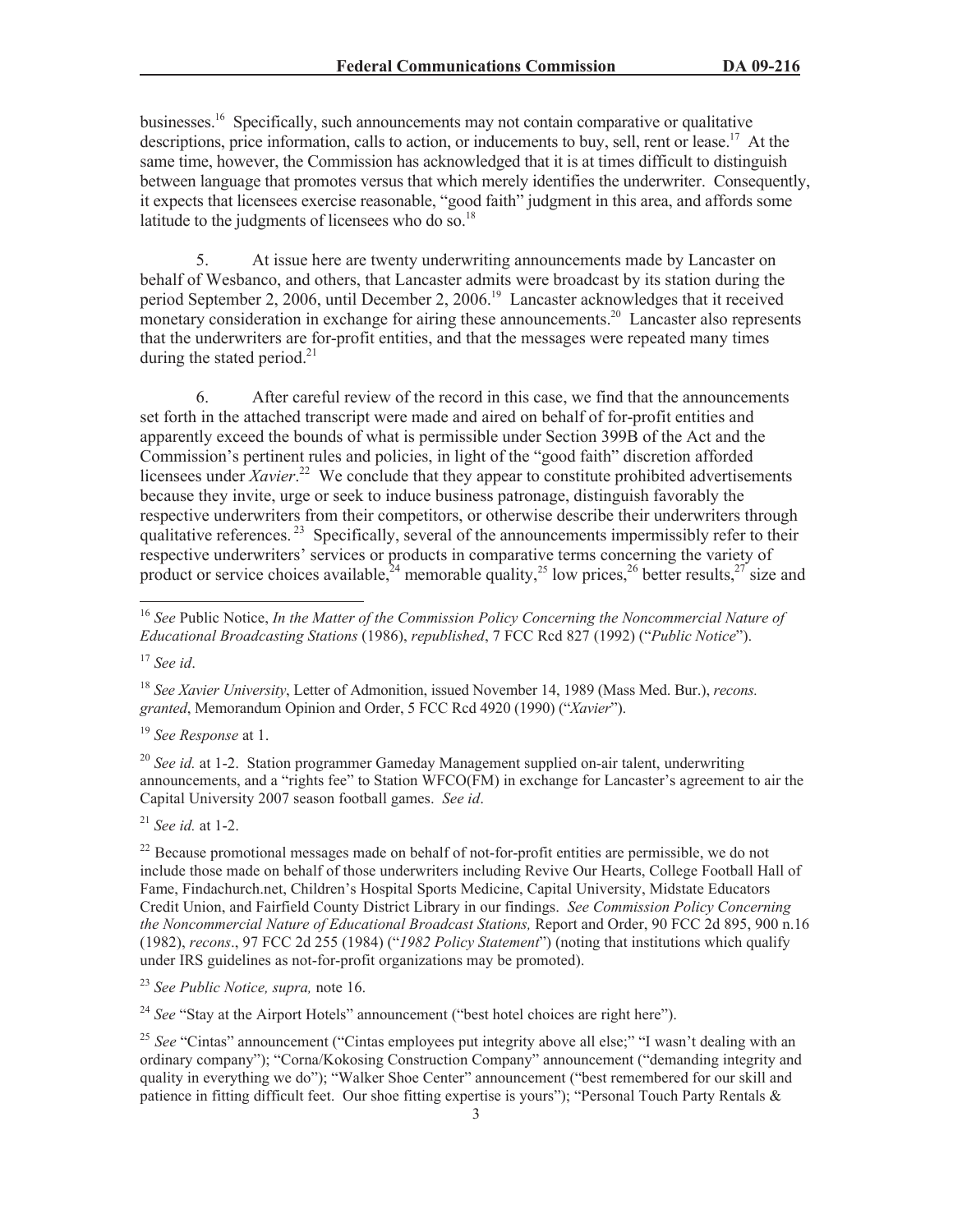luxury, $28$  or the relative quality of dining or entertainment.<sup>29</sup> Several announcements impermissibly refer to other convenient features that their underwriters' products or services possess,<sup>30</sup> including the availability of credit, loans, discounts, or various payment options.<sup>31</sup> Finally, still other announcements improperly seek to encourage business patronage.<sup>32</sup> None of the foregoing broadcast references are consistent with a noncommercial broadcaster's "good faith" discretion under *Xavier,* because each, in the context presented, refers to specific qualities or attributes of their respective underwriters that are not necessarily possessed by competitors. Thus, announcements that contain such references impermissibly seek to distinguish favorably their underwriters from others.

7. Lancaster claims that it has "contacted attorneys to get advice as to what can be or cannot be included in a sponsorship spot."<sup>33</sup> Lancaster does not indicate, however, when it sought such advice, or provide evidence supporting any claim that it disclosed its violations to the Commission or implemented corrective measures prior to the staff's investigation of this case. Consequently, no claim for mitigation under these factors is available in this case.<sup>34</sup>

<sup>27</sup> See "Gameday Management" announcement ("partner with Gameday Management and achieve better results").

<sup>28</sup> *See* "Byers Imports" announcement ("new VW Jetta which offers more of everything," including "more room, power and luxury").

<sup>29</sup> See "Old Bag of Nails" announcement ("a perfect place to eat after the big game," offering meal selections including "juicy steaks"); "McDonald's" announcement ("refuel with a new way to snack," offering meals selections including "tender juicy, warm, all white premium chicken"); "Papa Joe's Pizza" announcement ("a legendary team deserves a legendary pizza"); and "Connell's Maple Leaf Flower and Gifts" announcement (offering "perfect gifts for you and your occasion").

<sup>30</sup> See "Time Warner Cable" announcement ("with Time Warner Cable save both time and money"); "Graeter's Ice Cream" announcement ("let us pack your favorite flavors in our handy, re-usable inflated coolers, guaranteed to stay frozen for 24 hours"); "State Farm" announcement ("helps make your life a little easier"); and "Stay at the Airport Hotels" announcement ("staying at these airport hotels offers convenience like no other").

<sup>31</sup>See "Wesbanco" announcement ("competitively low interest rate," "ultimate flexibility," and tax advantages not available on other types of credit"); and "Fairfield Federal Savings and Loan Association" announcement ("looking for a really free checking account . . . one with no monthly fee, no charge for ATM transactions, free use of a debit card. . .?").

<sup>32</sup>See "Signs by Tomorrow" announcement ("whatever your signage needs, be sure to go with the winner"); "Walker Shoe Center" announcement ("visit our store"); "Fairfield Federal Savings and Loan Association" announcement ("stop in at one of our offices"); and "State Farm" announcement ("visit State Farm Agent Teresa Bush") .

# <sup>33</sup> *See Response* at 2.

<sup>34</sup> *Cf. American Family Association,* Notice of Apparent Liability, 17 FCC Rcd 18135, 18137 ¶ 10 (Enf. Bur. 2002), *recons. denied in part*, 18 FCC Rcd 2413 (2003) (reducing a proposed forfeiture, in part, because the broadcaster had voluntarily disclosed violation to Commission staff prior to any Commission investigation); *Max Media of Montana, L.L.C.*, Notice of Apparent Liability, 18 FCC Rcd 21375, 21378 ¶ 11 (Enf. Bur. 2003) (finding reduction appropriate where corrective action initiated by broadcaster prior to

Events" announcement ("your event will be one to remember when you add that personal touch"); and "Time Warner Cable" announcement ("home and your TV never looked or sounded better").

<sup>&</sup>lt;sup>26</sup> See "Kroger" announcement ("where [there are] sale prices and everyday low prices on the items you buy most" and offers "the better way to shop"); and "Stay at the Airport Hotels" announcement ("for reservations ask for special Capital rate").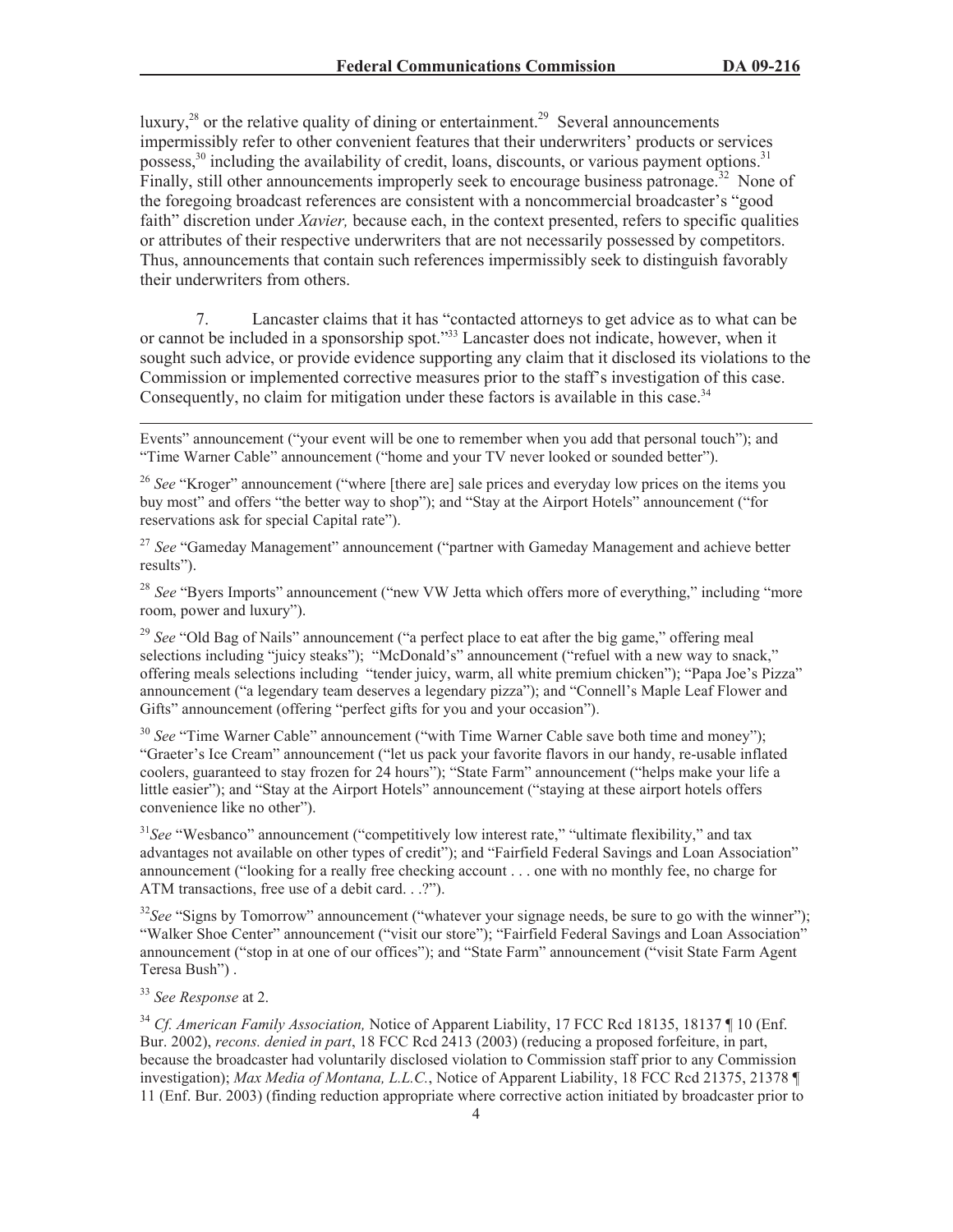#### **B. Proposed Action**

8*.* Under Section 503(b)(1) of the Act, any person who is determined by the Commission to have willfully or repeatedly failed to comply with any provision of the Act or any rule, regulation, or order issued by the Commission shall be liable to the United States for a forfeiture penalty.<sup>35</sup> The Commission's *Forfeiture Policy Statement* establishes a base forfeiture amount of \$2,000 for violation of the enhanced underwriting requirements.<sup>36</sup> The *Forfeiture Policy Statement* also provides that the Commission shall adjust a forfeiture based upon consideration of the factors enumerated in Section 503(b)(2)(E), such as "the nature, circumstances, extent and gravity of the violation, and, with respect to the violator, the degree of culpability, any history of prior offenses, ability to pay, and such other matters as justice may require."<sup>37</sup>

9. In this case, it appears that from September 2006 through December 2006, Lancaster willfully and repeatedly broadcast twenty separate advertisements in violation of Section 399B of the Act and Section 73.503(d) of the Commission's rules. We believe that a substantial forfeiture is necessary because of the large number of announcements in question, coupled with the significant number of repetitions, over an extended period of time. Based on all the circumstances, the period of time over which the prohibited announcements were aired, the number of announcements at issue, and after examining forfeiture actions in other recent underwriting cases, we believe that a forfeiture of seven thousand five hundred dollars (\$7,500) is appropriate. <sup>38</sup> Accordingly, applying the *Forfeiture Policy Statement* and the statutory factors to this case, we conclude that Lancaster is apparently liable for a forfeiture in the amount of seven thousand five hundred dollars (\$7,500) for apparently violating the Commission's underwriting rules.

## **IV. ORDERING CLAUSES**

10. **ACCORDINGLY**, pursuant to Section 503(b) of the Communications Act of 1934, as amended,<sup>39</sup> and Sections  $0.111$ ,  $0.311$  and  $1.80$  of the Commission's rules,<sup>40</sup> Lancaster Educational Broadcasting Foundation, licensee of noncommercial educational Station WFCO(FM), Lancaster, Ohio, is hereby **NOTIFIED OF ITS APPARENT LIABILITY FOR A** 

Commission involvement in case).

<sup>35</sup> *See* 47 U.S.C. § 503(b)(1)(B); 47 C.F.R. § 1.80(a)(1).

<sup>36</sup> *The Commission's Forfeiture Policy Statement and Amendment of Section 1.80 of the Rules to Incorporate the Forfeiture Guidelines*, Policy Statement, 12 FCC Rcd 17087, 17113 (1997), *recons. denied* 15 FCC Rcd 303 (1999) ("*Forfeiture Policy Statement*"); 47 C.F.R. § 1.80(b).

<sup>37</sup> 47 U.S.C. § 503(b)(2)(E). *See also Forfeiture Policy Statement*, 12 FCC Rcd at 17100-101 ¶ 27.

<sup>38</sup> Cf. Family Life Educational Foundation (KOUZ(FM)), Notice of Apparent Liability, 17 FCC Rcd 16317 (Enf. Bur., Investigations & Hearings Div. 2002) (imposing a \$2,000 forfeiture for broadcast of a single impermissible underwriting announcement more than one hundred times over a four-month period) (forfeiture paid); *See Christian Voice of Central Ohio, Inc.(WCVZ(FM)),* Notice of Apparent Liability for Forfeiture, 19 FCC Rcd 23663 (Enf. Bur. 2004) (\$20,000 forfeiture initially proposed for underwriting violations), *forfeiture reduced*, 23 FCC Rcd 7594 (Enf. Bur. 2008) (forfeiture reduced to \$9,000 for good compliance record and after finding acceptable a previously sanctioned announcement), *recons. den.,* 23 FCC Rcd 15943 (2008) (collectively "*Christian Voice*").

<sup>39</sup> *See* 47 U.S.C. § 503(b).

<sup>40</sup> *See* 47 C.F.R. §§ 0.111, 0.311 and 1.80.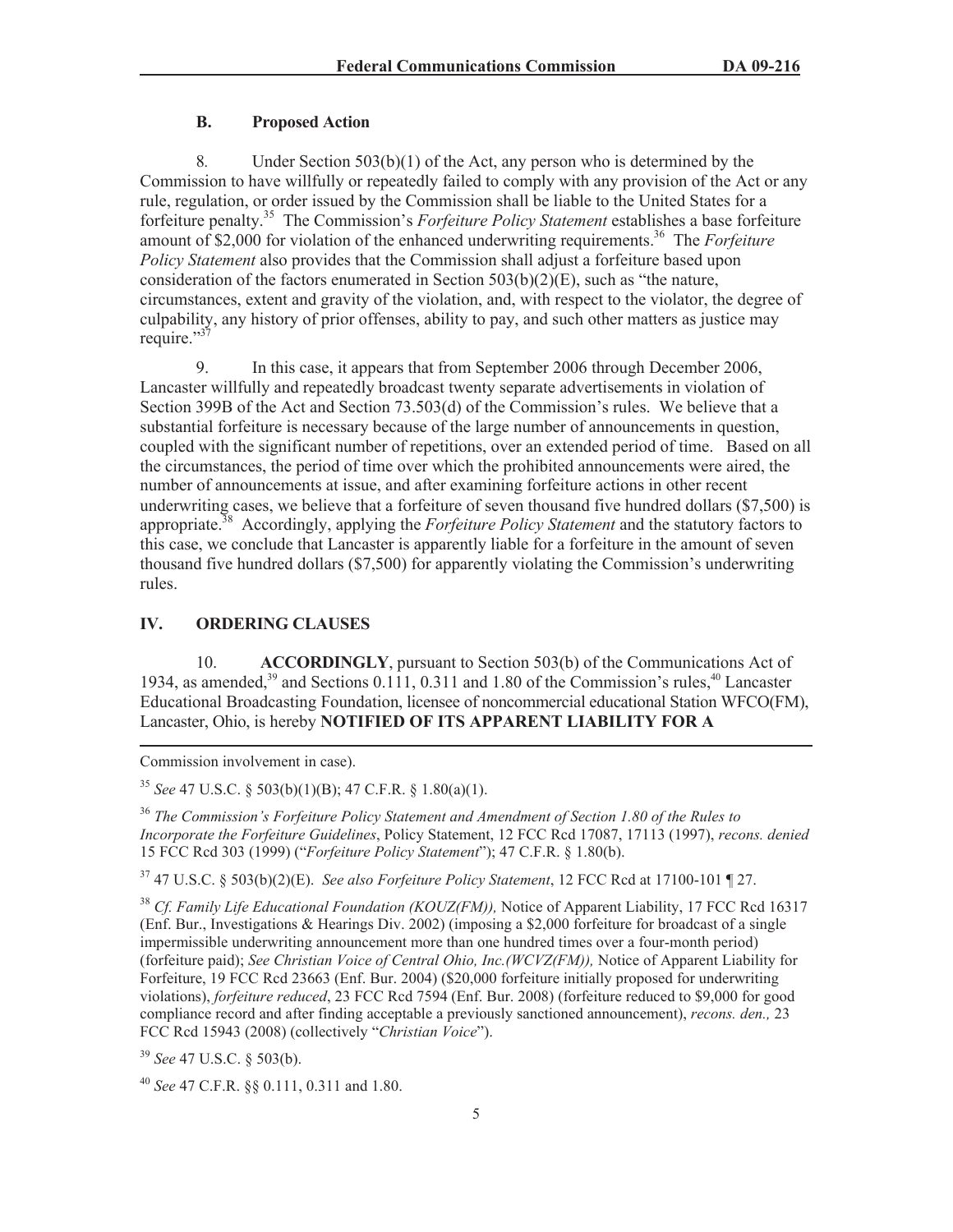**FORFEITURE** in the amount of seven thousand five hundred dollars (\$7,500) for willfully and repeatedly broadcasting advertisements in violation of Section 399B of the Act,<sup>41</sup> and Section 73.503 of the Commission's rules, during the period September 2006 through December 2006.<sup>42</sup>

11. **IT IS FURTHER ORDERED**, pursuant to Section 1.80 of the Commission's rules, that within 30 days of the release of this Notice, Lancaster **SHALL PAY** the full amount of the proposed forfeiture or **SHALL FILE** a written statement seeking reduction or cancellation of the proposed forfeiture.

12. Payment of the forfeiture must be made by check or similar instrument, payable to the order of the Federal Communications Commission. The payment must include the NAL/Account Number and FRN Number referenced above. Payment by check or money order may be mailed to Federal Communications Commission, P.O. Box 979088, St. Louis, MO 63197-9000. Payment by overnight mail may be sent to U.S. Bank – Government Lockbox #979088, SL-MO-C2-GL, 1005 Convention Plaza, St. Louis, MO 63101. Payment[s] by wire transfer may be made to ABA Number 021030004, receiving bank TREAS/NYC, and account number 27000001. For payment by credit card, an FCC Form 159 (Remittance Advice) must be submitted. When completing the FCC Form 159, enter the NAL/Account number in block number 23A (call sign/other ID), and enter the letters "FORF" in block number 24A (payment type code). Requests for full payment under an installment plan should be sent to: Chief Financial Officer -- Financial Operations, 445 12th Street, S.W., Room 1-A625, Washington, D.C. 20554. Please contact the Financial Operations Group Help Desk at 1-877-480-3201 or Email: ARINQUIRIES@fcc.gov with any questions regarding payment procedures.<sup>43</sup> Lancaster Educational Broadcasting Foundation will also send electronic notification on the date said payment is made to Hillary.DeNigro@fcc.gov, Kenneth.Scheibel@fcc.gov, and Anita.Patankar-Stoll@fcc.gov.

13. The response, if any, must be mailed to Hillary S. DeNigro, Chief, Investigations and Hearings Division, Enforcement Bureau, Federal Communications Commission, 445 12<sup>th</sup> Street, S.W, Room 4-C330, Washington D.C. 20554 and **SHALL INCLUDE** the NAL/Acct. No. referenced above. The Licensee shall also, to the extent practicable, transmit a copy of the response via e-mail to Hillary.DeNigro@fcc.gov, Kenneth.Scheibel@fcc.gov, and Anita.Patankar-Stoll@fcc.gov.

14. The Commission will not consider reducing or canceling a forfeiture in response to a claim of inability to pay unless the respondent submits: (1) federal tax returns for the most recent three-year period; (2) financial statements prepared according to generally accepted accounting practices ("GAAP"); or (3) some other reliable and objective documentation that accurately reflects the respondent's current financial status. Any claim of inability to pay must specifically identify the basis for the claim by reference to the financial documentation submitted.

15. **IT IS ALSO ORDERED** that the complaint **IS GRANTED** to the extent indicated herein and **IS OTHERWISE DENIED**, and the instant complaint proceeding **IS HEREBY TERMINATED**. 44

<sup>41</sup> *See* 47 U.S.C. § 399b(a).

<sup>42</sup> *See* 47 C.F.R. § 73.503.

<sup>43</sup> *See* 47 C.F.R. § 1.1914.

<sup>&</sup>lt;sup>44</sup> For the purposes of the forfeiture proceeding initiated by this *NAL*, Lancaster shall be the only party to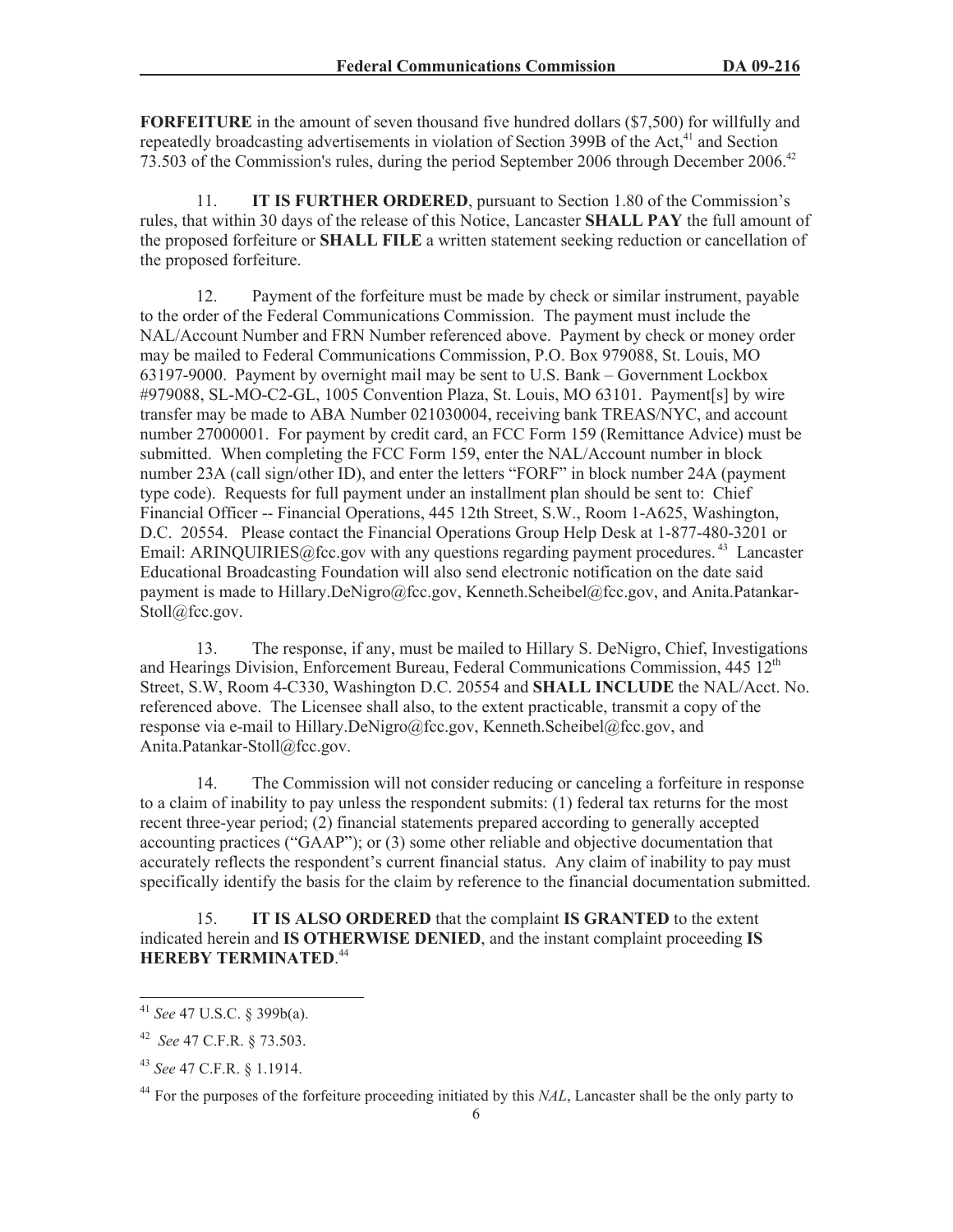16. **IT IS FURTHER ORDERED** that a copy of this Notice shall be sent, by Certified Mail/Return Receipt Requested, to Lancaster Educational Broadcasting Foundation, 201 South Broad Street, Suite 301, Lancaster, Ohio 43140.

## FEDERAL COMMUNICATIONS COMMISSION

Hillary S. DeNigro Chief, Investigations and Hearings Division Enforcement Bureau

this proceeding.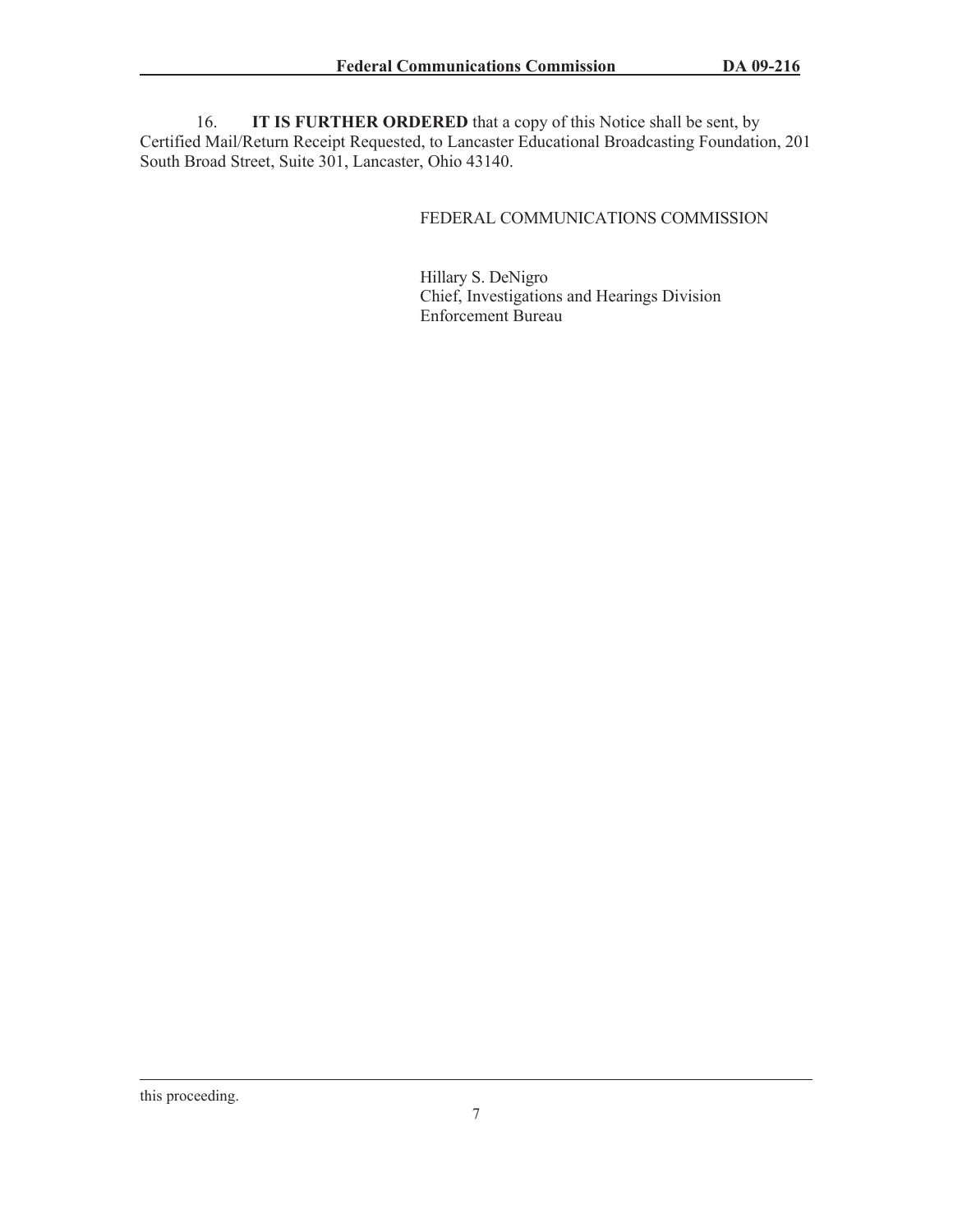# **ATTACHMENT**

The following text was transcribed from underwriting announcements broadcast over noncommercial educational Station WFCO(FM), Lancaster, Ohio, during the period September 2, 2006 until December 2, 2006:

1. *WESBANCO* (2:08 - 2:37) – (29 seconds)

Long on ideas and plans but short on cash? Look no further than your own home. With the Wesbanco home equity line of credit you can borrow up to 90 percent of the equity in your home at a competitively low interest rate.

It provides the ultimate flexibility for your borrowing needs and tax advantages not available on other types of credit because in most cases the interest on home equity lines of credit is tax deductible. Call Wesbanco for complete details on all of our home equity products. Wesbanco Bank Inc. Member FDIC, Equal Housing Lender. Consult your tax adviser regarding deductibility of interests.

2. *STAY AT THE AIRPORT* (2:38 - 3:06) (28 seconds)

A good night's sleep is closer than you think. Family and friends can stay just five minutes away from Capital University at the Columbus Airport Hotels. Club sponsors for the Capital Crusaders. Your best hotel choices are right here at the airport.

Concourse Hotel. Holiday Inn Hotel and Suites. Hampton Inn. Hilton Garden Inn. Comfort Suites and Cross Country Inn. Staying at these airport hotels offers convenience like no other accommodations in town. Call the airport hotel of your choice. For reservations ask for the special capital rate or visit online at stayattheairport.com.

3. *TIME WARNER* (3:08 - 3:58) (50 seconds)

SPEAKER 1: Honey, remember that really great idea I came up with?

SPEAKER 2: You mean Time Warner's great idea.

SPEAKER 1: Yeah, Home Phone Service, Road Runner Lite, and Cable TV. Well, now that we have unlimited calling anywhere in the U.S. and Canada, we spend a lot of money right.

SPEAKER 2: Yeah.

SPEAKER 1: And with Time Warner's high speed Internet service we save both time and money.

SPEAKER 2: All right.

SPEAKER 1: Plus with Time Warner's standard cable service we get the most popular channels.

SPEAKER 2: Okay, where is this going?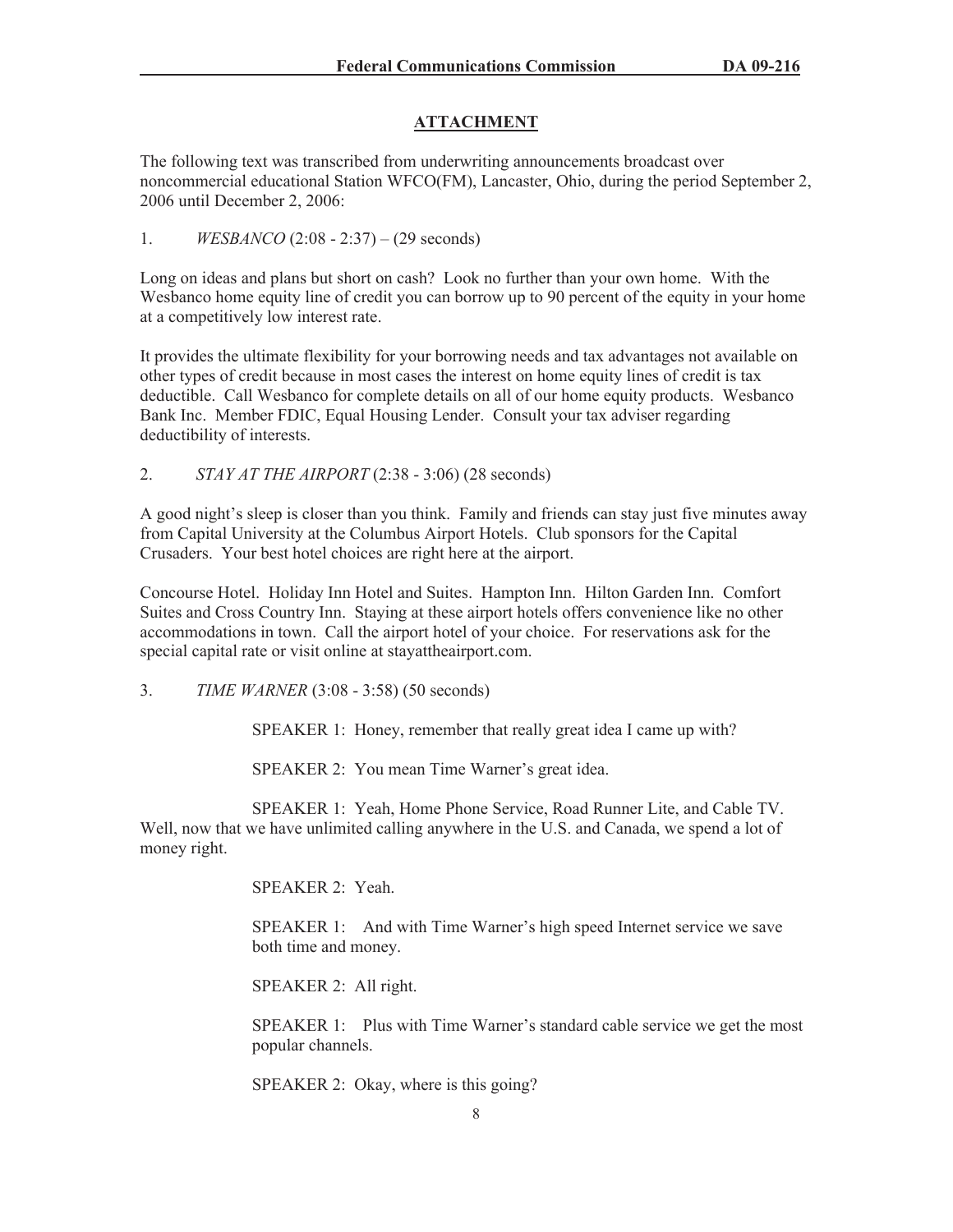SPEAKER 1: More like where are we going?

SPEAKER 2: Were you?

SPEAKER 1: Look, with Time Warner Cable, Road Runner Lite, and digital phone service we are saving a bundle.

SPEAKER 2: (inaudible) a bundle.

SPEAKER 1: So, you can take your bundle of joy on a fabulous vacation.

SPEAKER 2: You are one clever little bundle.

SPEAKER 1: I -- with all the Time Warner.

SPEAKER 1: Call Time Warner at 481-5320. Limited time offer. New customers only. Some restrictions apply. Other money saving bundle packages are also available. Call 481-5320. Home and your TV has never looked or sounded better.

4. *BYERS IMPORTS* (4:12 - 4:42) (30 seconds)

SPEAKER 1: Now that people are driving the new Volkswagen Jetta, which offers more of everything, they are not so willing to accept less in other areas of life.

SPEAKER 2: I thought these tickets were Row Three.

SPEAKER 1: No, Level Three.

SPEAKER 2: I can't even see the van, it looks like a puppet show.

SPEAKER 1: But look un-obstructive view of the jumbo truck.

SPEAKER 2: Huh-uh.

SPEAKER 1: The new Jetta so much more room, power and luxury. You will have a hard time settling for less. To see for yourself, come drive it. You will get it. Visit Byers Imports at 401 North Hamilton, in Columbus.

5. *CINTAS* (4:43 - 5:12) (29 seconds)

SPEAKER 1: This is a true story the people telling it aren't actors they are a Cintas (phonetic) (inaudible) employee and his customer.

SPEAKER 2: I just cashed my paycheck and stuck the entire \$500 in my uniform. It wasn't until I got home that I realized I never took the money out.

SPEAKER 3: We both thought the money was gone. But he told me to check the back pocket and there it was.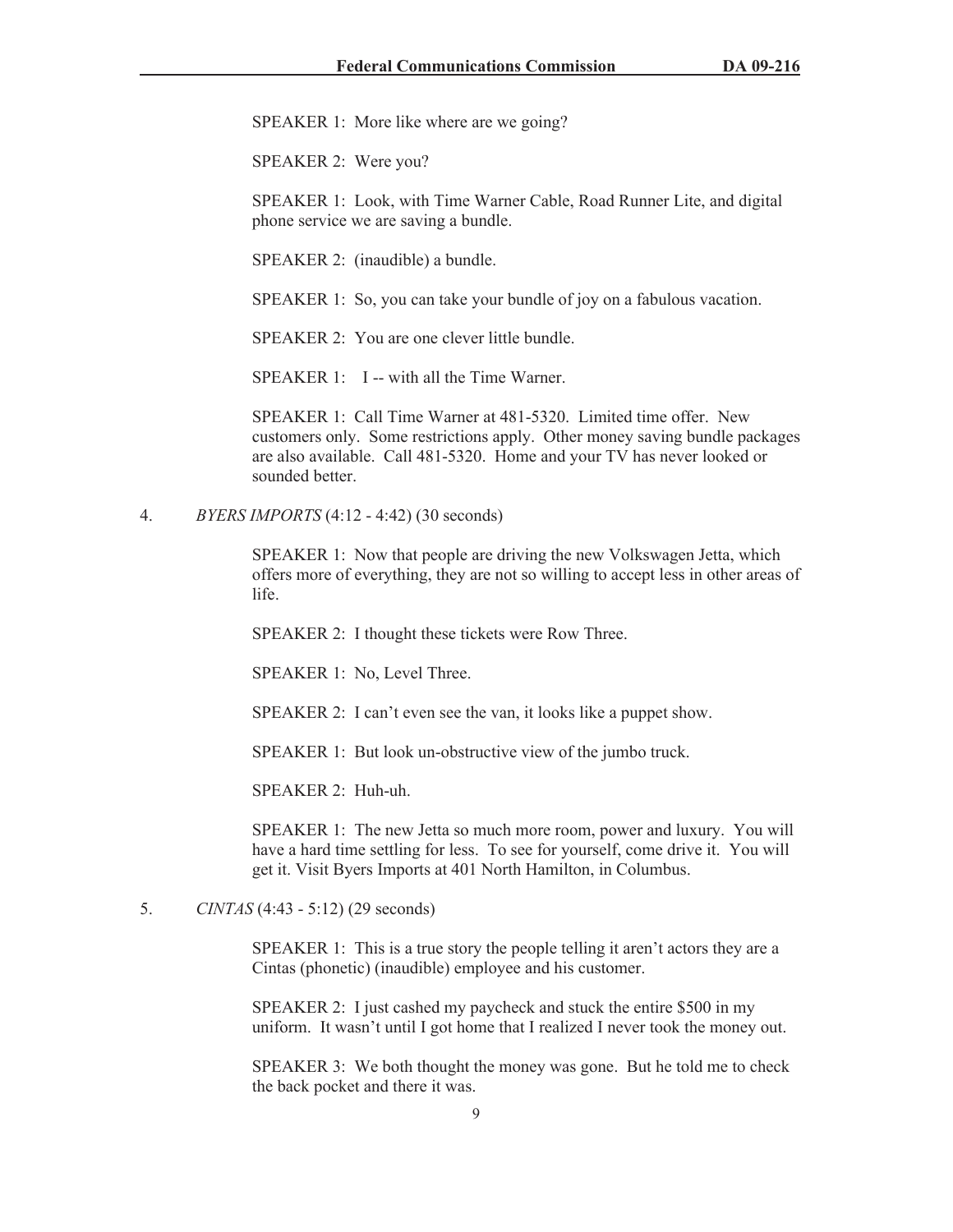SPEAKER 2: I should have realized I wasn't dealing with an ordinary company. Not only did Ken find my money he delivered it in person.

SPEAKER 1: Cintas employees put integrity above all else. At Cintas great people make a great company.

6. *KROGER* (5:13 - 5:41) (28 seconds)

SPEAKER 1: The yellow tags are what I look for. Tells me what's on sale.

SPEAKER 2: If I go down an aisle I know I need something and I look to see where the yellow is.

SPEAKER 1: Look for the yellow tags at Kroger, where sale prices and everyday low prices on the items you buy most.

SPEAKER 2: I found them pretty much on everything, whether it is facial tissue or paper towels.

SPEAKER 1: Milk and the cheeses and things like that.

SPEAKER 2: Something has always got a yellow tag on it.

SPEAKER 1: Go Krogering, the better way to shop.

#### 7. *GAMEDAY MANAGEMENT* (7:36 - 8:05) (29 seconds)

Gameday Management is proud to bring the following sporting events to the airwaves. Gameday Management is an independent sports marketing firm specializing in sports marketing and events, corporate sponsorships, and sports management. You too can be a corporate partner and join our broadcast production. Call 614-759-9662. Partner with Gameday Management and achieve better results with your sports marketing dominance. 614-759-9662. Gameday Management.

8. *CORNA/KOKOSING CONSTRUCTION COMPANY* (8:06 - 8:35) (29 seconds)

Corna/Kokosing Construction Company is proud to support the Capital University Crusaders. The Corna/Kokosing team understands that integrity, commitment and passion produce winning results. Like Capital University, we strive for excellence on and off the field. One example of Corna/Kokosing's legacy of excellence is Bernlohr Stadium the home of the Crusader. Discover how Corna/Kokosing can be your winning team by logging on to www.corna.com Corna/Kokosing Construction Company. Demanding integrity and quality in everything we do.

9. *GRAETER'S* (8:36 - 9:05) (29 seconds)

After the game there is the Graeter's ice cream at Bexley. Enjoy the Capital Crusaders Sundae. Two scoops of black raspberry chip ice cream with hot fudge topping, fresh whipped cream and sprinkles. A great setting for a great university. With 11 Columbus locations it's easy to take your favorite Graeter's with you wherever you go. Let us pack your favorite flavors in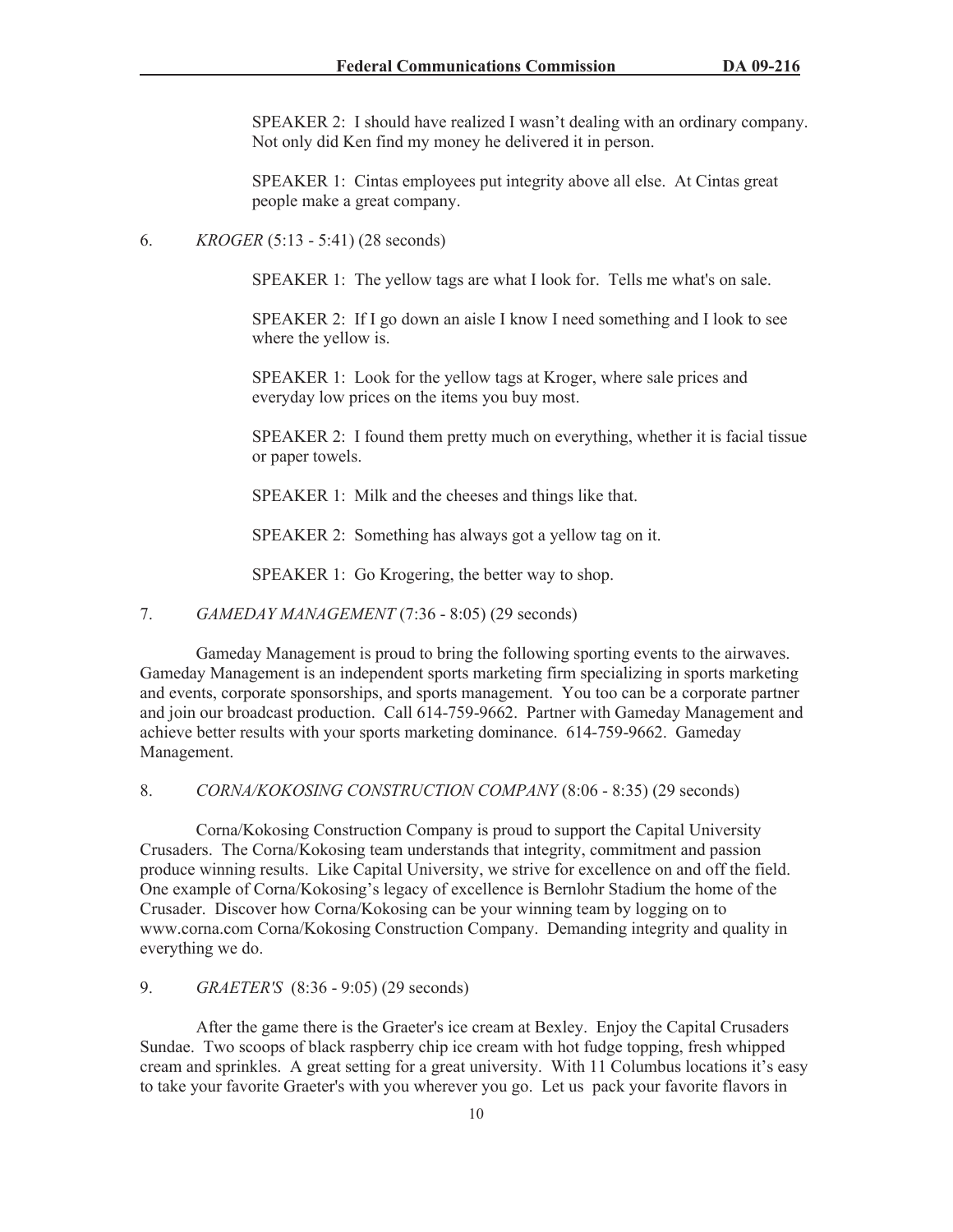our handy, reusable inflated coolers, guaranteed to stay frozen for 24 hours. Stop by or call our Bexley location at 236-2663. Welcome to the home of the irresistible ice cream. It's Graeter's ice cream.

10. *OLD BAG OF NAILS* (10:08-10:37) (29 seconds)

Looking for the perfect place to eat after the big game? Look no further than the Old Bag of Nails with eight great Columbus locations. Be sure to try our signature fish and chips, the best in Ohio. Don't forget about our juicy steaks, burgers, wings, or bite into our Irish favorite Corned Beef and Hash. Capital fans, be sure to take advantage of our weekend games specials. Visit our Bexley location on the corner of Broad Street and Nelson. Think of the Old Bag of Nails for your post-game fun.

11. *MCDONALD'S SNACK WRAP* (11:08-11:36) (28 seconds)

SPEAKER 1: Hey Harold, we have to put you in a smaller office.

HAROLD: Thanks, I didn't have too much space.

SPEAKER 1: Well, you are being demoted.

HAROLD: Get my desk in my new office?

SPEAKER 1: It looks like somebody missed snack time.

SPEAKER 1: Refuel with a new way to snack. Introducing, Mc Donald's Snack Wrap, tender juicy warm, all-white premium chicken breast meat with crisp lettuce, cheddar jack cheese and zesty ranch sauce, wrapped in a soft flour tortilla

HAROLD: My desk doesn't fit. SPEAKER 1: For some participation, you have very little time off.

12. *PERSONAL TOUCH PARTY RENTALS & EVENTS* (13:06-13:40) (34 seconds)

MS. WHITTINGTON: Sunny days, cool nights, fall is in the air and it's time for fall sports. Hi, I'm Karol Whittington from Personal Touch Party Rentals & Events. Whether you are tailgating a football field, walking the golf course, or watching your favorite volleyball team, it's time to think about fall entertaining. We can help you with tents, canopies, tables and, chairs. Your event will be one to remember when you add that personal touch. Personal Touch Party Rentals and Events is located at 978 Ety Road in Lancaster, 689-6991. Personal Touch Party Rentals and Events is the proud sponsor of Lancaster and Fairfield County sports on WFCO 90.9 FM

13. *PAPA JOE'S PIZZA* (15:47-16:16) (29 seconds)

Crusader fans, a legendary team deserves a legendary pizza. Papa Joe's, home of the two-foot party pizza and the Rich Boy Sub has been serving Crusader fans for 40 years with their large thin crust pizzas loaded with your choice of toppings. Save your Capital game ticket to receive your Crusader's Special. Visit us at any of our eight Papa Joe's, Columbus area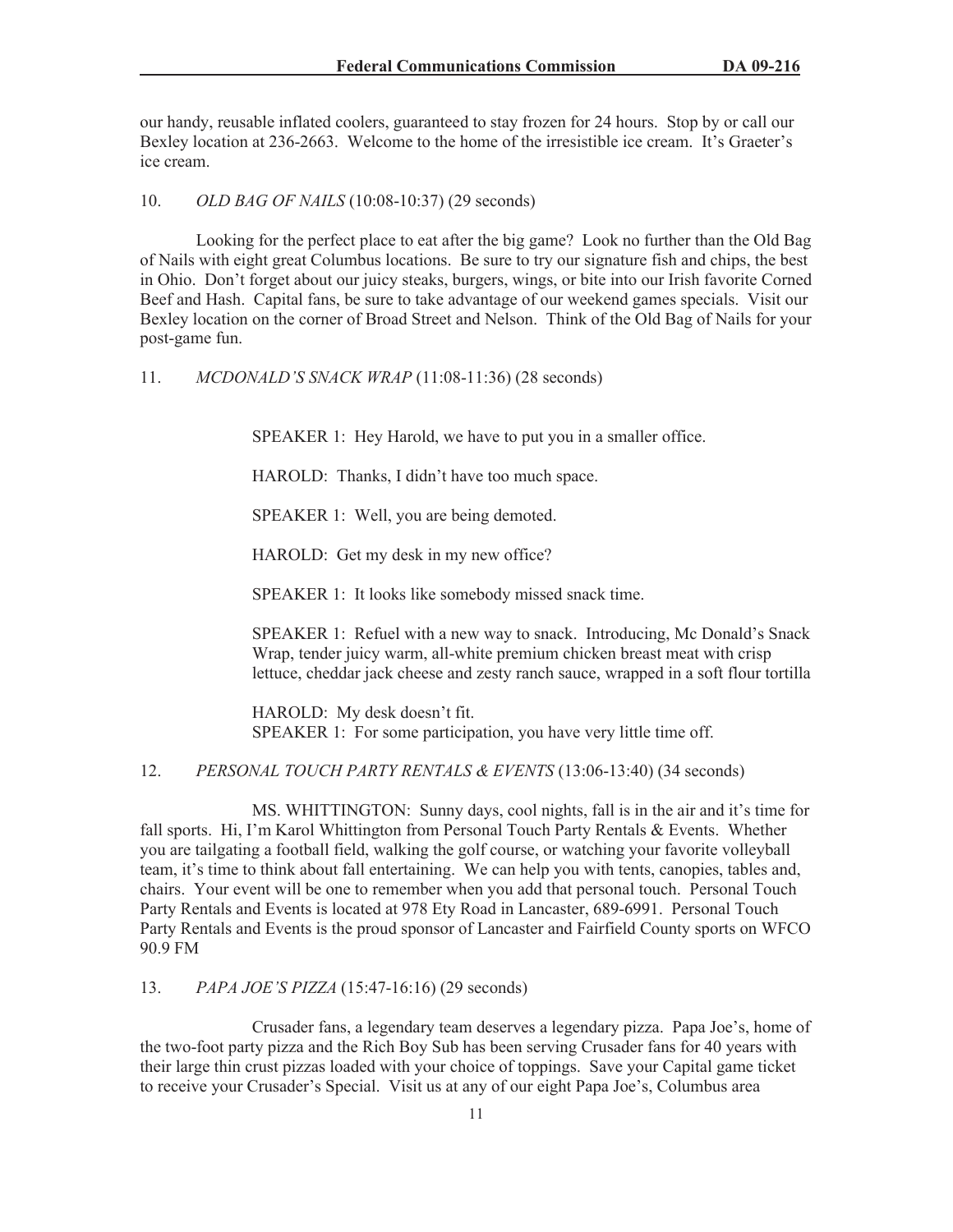locations or call us at 444-6868. That's 444-6868. Papa Joe's, the official pizza of Capital University athletics, and a classic since 1963.

#### 14. *STATE FARM AGENT TERESA BUSH* (16:16-16:45) (29 seconds)

What is a good neighbor? It's someone nearby, who helps make your life a little easier. It's State Farm agent Theresa Bush. She takes the time to understand your insurance and financial needs. So whether you are preparing for your child's college education, or planning for retirement, get the kind of help you would expect from a good neighbor. Visit State Farm agent Theresa Bush at 2284 East Main Street in Bexley.

#### 15. *SIGNS BY TOMORROW* (17:04-17:31) (27 seconds)

On the playing fields, the Crusaders boast an all-star line-up. Now that line-up is complete, introducing Signs By Tomorrow. At Signs By Tomorrow, discover a complete roster of signage capability and experience as well as full application, consulting, and design services that include event signs, digital imaging, and vehicle graphics. Whatever your signage needs, be sure to go with the winner. Call Signs By Tomorrow in Gahanna at (614) 478-6473. Signs By Tomorrow, custom signs for all your business needs.

#### 16. *CINTAS* (18:40-19:11) (30 seconds)

SPEAKER 1: This is a true story, the people telling it aren't actors, they work for Cintas.

CHRIS: I made my usual stop at an auto dealership, when a woman cried out for help just a few doors away, her house was on fire. That place was going up fast.

SPEAKER 1: Chris didn't hesitate, he ran right into that burning house.

CHRIS: Her kids were trapped inside, two little kids, I had to do something.

SPEAKER 1: Risking your life for someone you don't know? That's my definition of a hero.

SPEAKER 1: Our employees succeed because they share a spirit. At Cintas, great people make it a great company.

#### 17. *CONNELL'S MAPLE LEAF FLOWERS & GIFTS* (20:32-21:04) (32 seconds)

Do you have that special occasion coming up? Maybe it is an anniversary, or a birthday, or maybe you just want to send that someone special flowers that say I love you. Then look no further than Connell's Maple Leaf Flowers & Gifts for all your floral needs. With four central Ohio locations, Grove City, Bexley, Worthington, and Pickerington, Connell's Maple Leaf Flowers have the perfect gifts for you and your occasion. You can also order arrangements and gifts online at cmflowers.com. Connell's Maple Leaf Flowers & Gifts is a proud partner of Capital University and the Crusaders. A tradition of quality, service, and value since 1883.